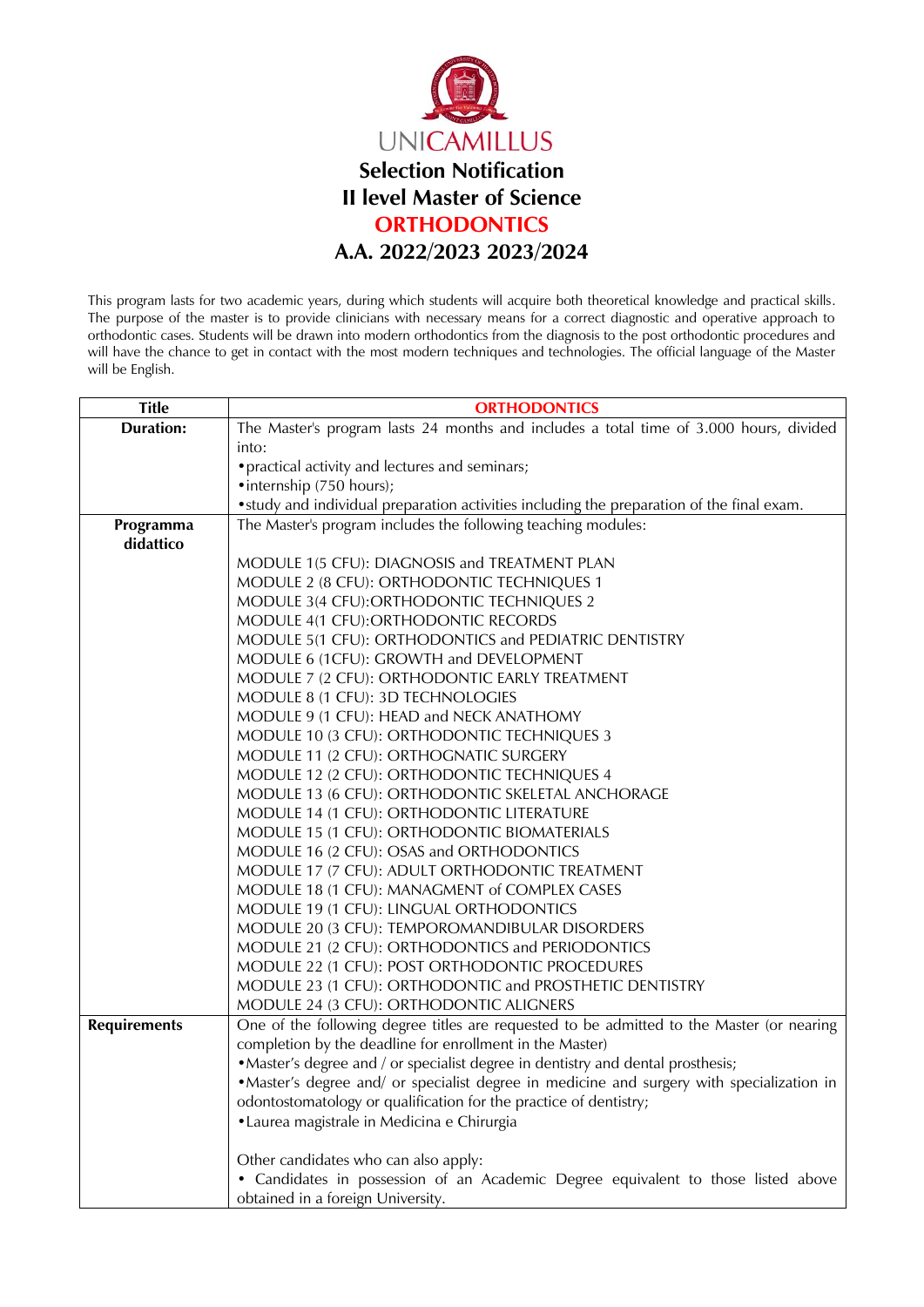|                                                                                              | • Candidates in possession of an Academic Degree obtained abroad and equivalent in<br>duration and content to those listed above. The University reserves the right to admit<br>candidates with different qualifications but relevant to the Master's course.                                                                                                                                                                                                                                                                                                                                                                                                                                                                                                                                                                                                                                                                                                                                                                                                                                                                                                                                                                                                                                                                                                                                                                                                                                                                                                                                                                                                                                                                                                                                                                                                                                                                                                                                                                                                                                                                                                                                                                               |
|----------------------------------------------------------------------------------------------|---------------------------------------------------------------------------------------------------------------------------------------------------------------------------------------------------------------------------------------------------------------------------------------------------------------------------------------------------------------------------------------------------------------------------------------------------------------------------------------------------------------------------------------------------------------------------------------------------------------------------------------------------------------------------------------------------------------------------------------------------------------------------------------------------------------------------------------------------------------------------------------------------------------------------------------------------------------------------------------------------------------------------------------------------------------------------------------------------------------------------------------------------------------------------------------------------------------------------------------------------------------------------------------------------------------------------------------------------------------------------------------------------------------------------------------------------------------------------------------------------------------------------------------------------------------------------------------------------------------------------------------------------------------------------------------------------------------------------------------------------------------------------------------------------------------------------------------------------------------------------------------------------------------------------------------------------------------------------------------------------------------------------------------------------------------------------------------------------------------------------------------------------------------------------------------------------------------------------------------------|
| <b>Procedures and</b><br><b>Terms</b> of<br><b>Presentation of the</b><br><b>Application</b> | The application must be submitted via the GOMP student portal following instructions given<br>in the GUIDE, by the date of 10/10/2022<br>In order to complete your application, you will need to provide the following documents,<br>which will be attached to the portal during the procedure:                                                                                                                                                                                                                                                                                                                                                                                                                                                                                                                                                                                                                                                                                                                                                                                                                                                                                                                                                                                                                                                                                                                                                                                                                                                                                                                                                                                                                                                                                                                                                                                                                                                                                                                                                                                                                                                                                                                                             |
|                                                                                              | curriculum vitae et studiorum in European format, dated and signed, in PDF<br>٠<br>format;<br>PDF format of a valid identity document;<br>PDF format of the degree certificate;<br>$\bullet$<br>JPG or PNG format of a personal photo;<br>any additional qualifications you wish to submit for assessment for admission;<br>declaration that you have read the information regarding the processing of personal<br>data pursuant to articles 13 and 14 of Regulation (EU) 2016/679 on the "protection<br>of individuals with regard to the processing of personal data" (hereinafter also<br>"GDPR") provided by UniCamillus.<br>photocopy of the tax code or health card (for Italian citizens and foreigners in<br>$\bullet$<br>possession of one);<br>for candidates in possession of qualifications equivalent/equivalent to those<br>$\bullet$<br>required: declaration in lieu of certification, pursuant to art. 46 point m of D.P.R.<br>28/12/2000, no. 445, certifying the achievement of the qualifications in question,<br>in accordance with current legislation.<br>Payment of first instalment<br>For candidates with qualifications equivalent/equivalent to those required:<br>Dichiarazione di Valore in Loco issued by the Italian Consular Authority of the country of<br>study (accompanied by transcript of records + copy of the final diploma) or CIMEA<br>Certificate of Comparability accompanied by CIMEA Certificate of Verification (by accessing<br>the CIMEA platform) or Diploma Supplement (if it is a European qualification) issued by the<br>University of origin and legalised at the Italian Embassy of the country of study. Students<br>who submit incomplete documentation will be admitted with reservation and cannot<br>complete their enrolment until all the required documentation has been submitted.<br>Conditional enrolment will not be accepted due to incomplete documentation or incorrect<br>entry of data on the application form.<br>Following admission, candidates will have to follow the enrolment procedure following the<br>indications provided in the appropriate guide, which will be sent by email together with the<br>notification of admission to the Master's course. |
| <b>Partecipation Fee</b>                                                                     | The participation fee is 13.000 euros per academic year, grand total of 26.000 euros to be<br>paid in 5 intervals:<br>1)€5.200 by 10/10/2022 (Together with the submission of the application for admission)<br>2) €5.200 + €50 duty stamps by 10/02/2023<br>3)€5.200 by 10/06/2023<br>4)€5.200 by 10/10/2023<br>5)€5.200 by 10/02/2024                                                                                                                                                                                                                                                                                                                                                                                                                                                                                                                                                                                                                                                                                                                                                                                                                                                                                                                                                                                                                                                                                                                                                                                                                                                                                                                                                                                                                                                                                                                                                                                                                                                                                                                                                                                                                                                                                                     |
|                                                                                              | Failure to pay the installments within the established terms will block the student's didactic<br>activities. Hence, this will result in a non-admission to the final exam and, thus, a failure to<br>earn the degree.                                                                                                                                                                                                                                                                                                                                                                                                                                                                                                                                                                                                                                                                                                                                                                                                                                                                                                                                                                                                                                                                                                                                                                                                                                                                                                                                                                                                                                                                                                                                                                                                                                                                                                                                                                                                                                                                                                                                                                                                                      |
|                                                                                              | The student is required to pay the remaining installments even if an interruption of his<br>didactic activities will occur.                                                                                                                                                                                                                                                                                                                                                                                                                                                                                                                                                                                                                                                                                                                                                                                                                                                                                                                                                                                                                                                                                                                                                                                                                                                                                                                                                                                                                                                                                                                                                                                                                                                                                                                                                                                                                                                                                                                                                                                                                                                                                                                 |
|                                                                                              | The student can exercise the right of withdrawal within 14 days from the payment date of                                                                                                                                                                                                                                                                                                                                                                                                                                                                                                                                                                                                                                                                                                                                                                                                                                                                                                                                                                                                                                                                                                                                                                                                                                                                                                                                                                                                                                                                                                                                                                                                                                                                                                                                                                                                                                                                                                                                                                                                                                                                                                                                                    |